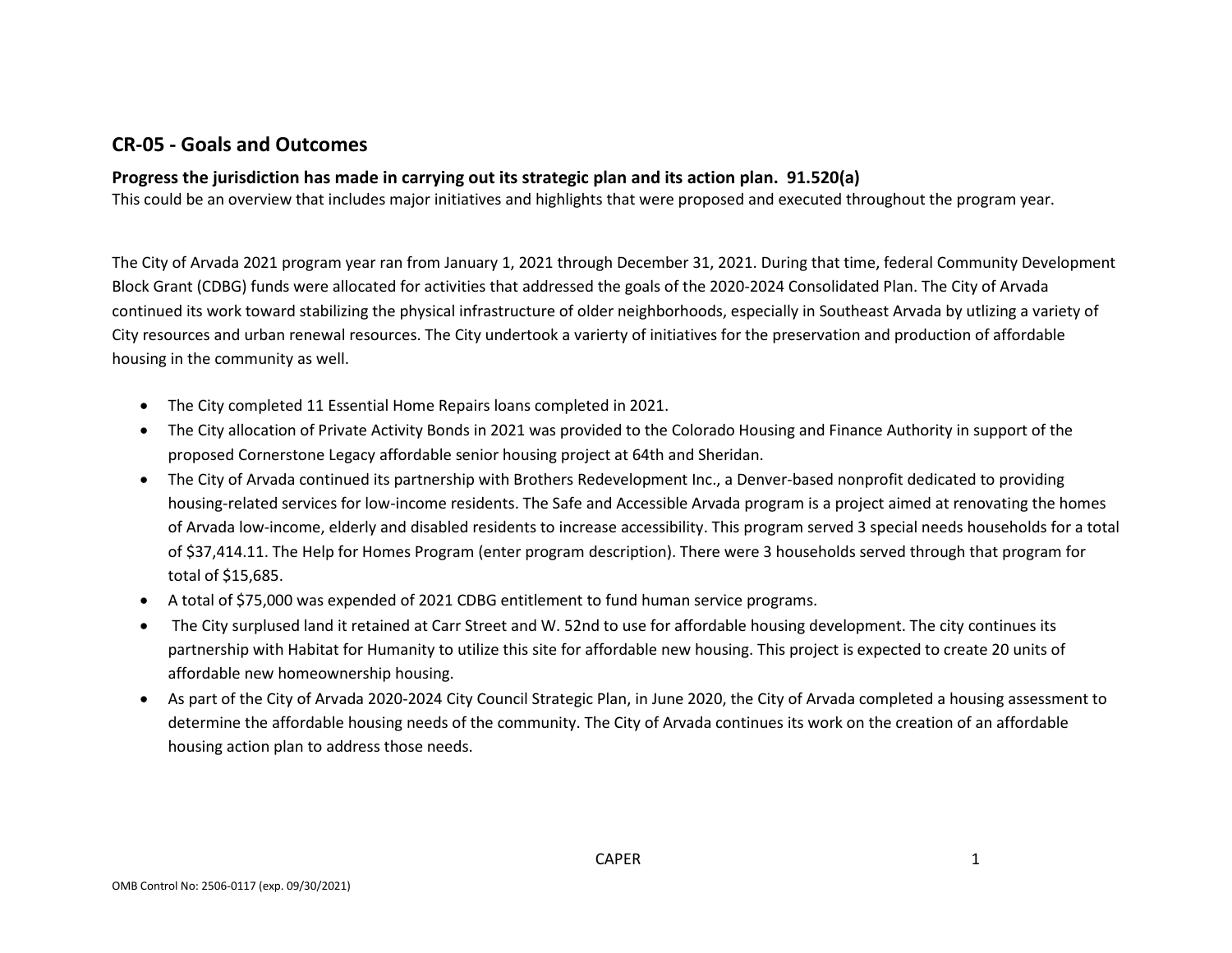### **Comparison of the proposed versus actual outcomes for each outcome measure submitted with the consolidated plan and explain, if applicable, why progress was not made toward meeting goals and objectives. 91.520(g)**

Categories, priority levels, funding sources and amounts, outcomes/objectives, goal outcome indicators, units of measure, targets, actual outcomes/outputs, and percentage completed for each of the grantee's program year goals.

| Goal                                                    | Category                                                         | Source /<br>Amount                                               | Indicator                                                                                                     | Unit of<br><b>Measure</b>    | Expected<br><b>Strategic</b><br>Plan | Actual-<br><b>Strategic</b><br>Plan | Percent<br>Complete | <b>Expected</b><br>Program<br>Year | Actual-<br>Program<br>Year | Percent<br>Complete |
|---------------------------------------------------------|------------------------------------------------------------------|------------------------------------------------------------------|---------------------------------------------------------------------------------------------------------------|------------------------------|--------------------------------------|-------------------------------------|---------------------|------------------------------------|----------------------------|---------------------|
| Facilitate<br>development of<br>human resources         |                                                                  | CDBG: \$/<br>General<br>Fund: $$$                                | Public service<br>activities other<br>than<br>Low/Moderate<br>Income Housing<br>Benefit                       | Persons<br>Assisted          | 11000                                | 511                                 | 4.65%               | 1000                               | 0                          | 0.00%               |
| maintain and<br>improve housing<br>and<br>neighborhoods | Affordable<br>Housing<br>Non-Housing<br>Community<br>Development | CDBG: \$/<br>reuse of<br>repaid<br>other<br>funds: $\frac{2}{3}$ | Public Facility or<br>Infrastructure<br>Activities other<br>than<br>Low/Moderate<br>Income Housing<br>Benefit | Persons<br>Assisted          | 0                                    | 0                                   |                     | 2000                               | 0                          | 0.00%               |
| maintain and<br>improve housing<br>and<br>neighborhoods | Affordable<br>Housing<br>Non-Housing<br>Community<br>Development | CDBG: \$/<br>reuse of<br>repaid<br>other<br>funds: $\frac{2}{3}$ | Homeowner<br>Housing<br>Rehabilitated                                                                         | Household<br>Housing<br>Unit | 100                                  | 11                                  | 11.00%              | 21                                 | 11                         | 52.38%              |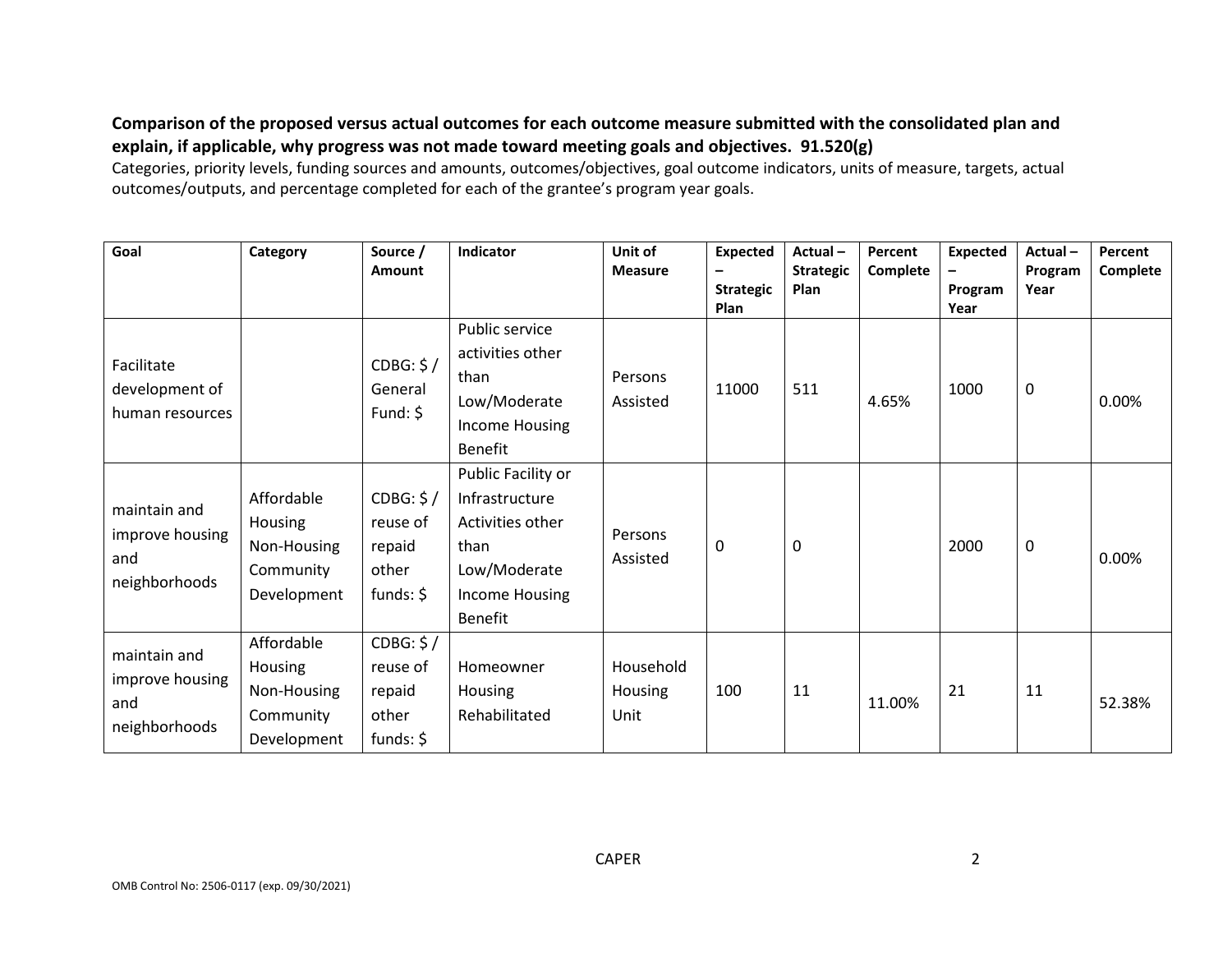| neighborhood<br>and accessible<br>housing | Affordable<br>Housing<br>Non-Homeless<br><b>Special Needs</b><br>Non-Housing<br>Community<br>Development             | reuse of<br>repaid<br>other<br>funds: $$$     | Homeowner<br>Housing Added                                                                                 | Household<br>Housing<br>Unit | 20        | 0 | 0.00% |  |  |
|-------------------------------------------|----------------------------------------------------------------------------------------------------------------------|-----------------------------------------------|------------------------------------------------------------------------------------------------------------|------------------------------|-----------|---|-------|--|--|
| special needs<br>and senior<br>housing    | Affordable<br>Housing<br>Homeless<br>Non-Homeless<br><b>Special Needs</b><br>Non-Housing<br>Community<br>Development | reuse of<br>repaid<br>other<br>funds: $$$     | Public Facility or<br>Infrastructure<br>Activities for<br>Low/Moderate<br>Income Housing<br><b>Benefit</b> | Households<br>Assisted       | $\pmb{0}$ | 0 |       |  |  |
| special needs<br>and senior<br>housing    | Affordable<br>Housing<br>Homeless<br>Non-Homeless<br><b>Special Needs</b><br>Non-Housing<br>Community<br>Development | reuse of<br>repaid<br>other<br>funds: $\oint$ | Rental units<br>constructed                                                                                | Household<br>Housing<br>Unit | 122       | 0 | 0.00% |  |  |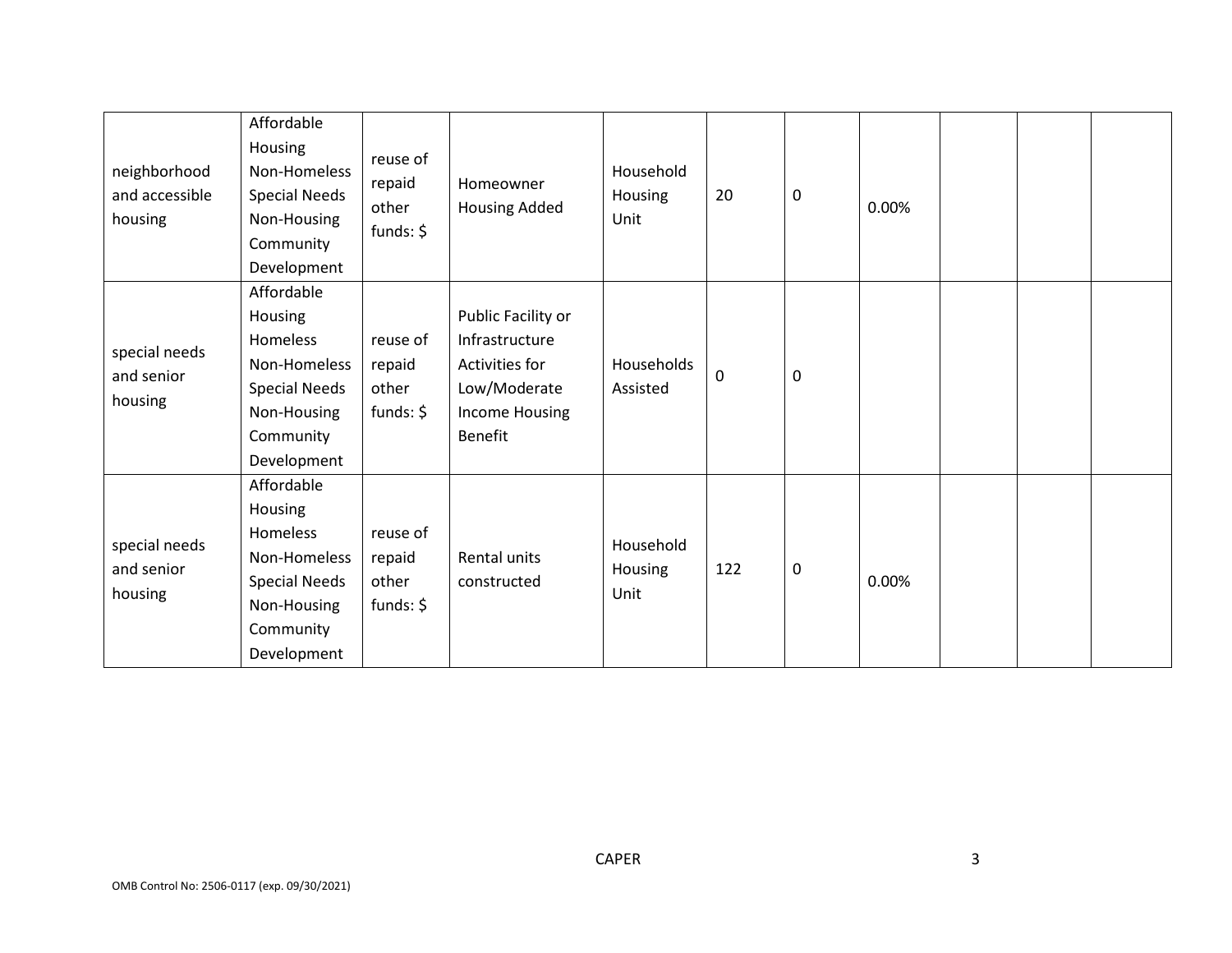| special needs<br>and senior<br>housing | Affordable<br>Housing<br><b>Homeless</b><br>Non-Homeless<br><b>Special Needs</b><br>Non-Housing<br>Community<br>Development | reuse of<br>repaid<br>other<br>funds: $$$                            | Tenant-based<br>rental assistance /<br>Rapid Rehousing | Households<br>Assisted       | 122 | 52  | 42.62% |  |  |
|----------------------------------------|-----------------------------------------------------------------------------------------------------------------------------|----------------------------------------------------------------------|--------------------------------------------------------|------------------------------|-----|-----|--------|--|--|
| workforce and<br>assisted housing      | Affordable<br>Housing                                                                                                       | Section 8:<br>\$/reuse<br>of repaid<br>other<br>funds: $\frac{2}{3}$ | Rental units<br>constructed                            | Household<br>Housing<br>Unit | 0   | 0   |        |  |  |
| workforce and<br>assisted housing      | Affordable<br>Housing                                                                                                       | Section 8:<br>\$/reuse<br>of repaid<br>other<br>funds: $$$           | Homeowner<br>Housing Added                             | Household<br>Housing<br>Unit | 0   | 0   |        |  |  |
| workforce and<br>assisted housing      | Affordable<br>Housing                                                                                                       | Section 8:<br>$$/$ reuse<br>of repaid<br>other<br>funds: $\oint$     | Tenant-based<br>rental assistance /<br>Rapid Rehousing | Households<br>Assisted       | 508 | 455 | 89.57% |  |  |

**Table 1 - Accomplishments – Program Year & Strategic Plan to Date**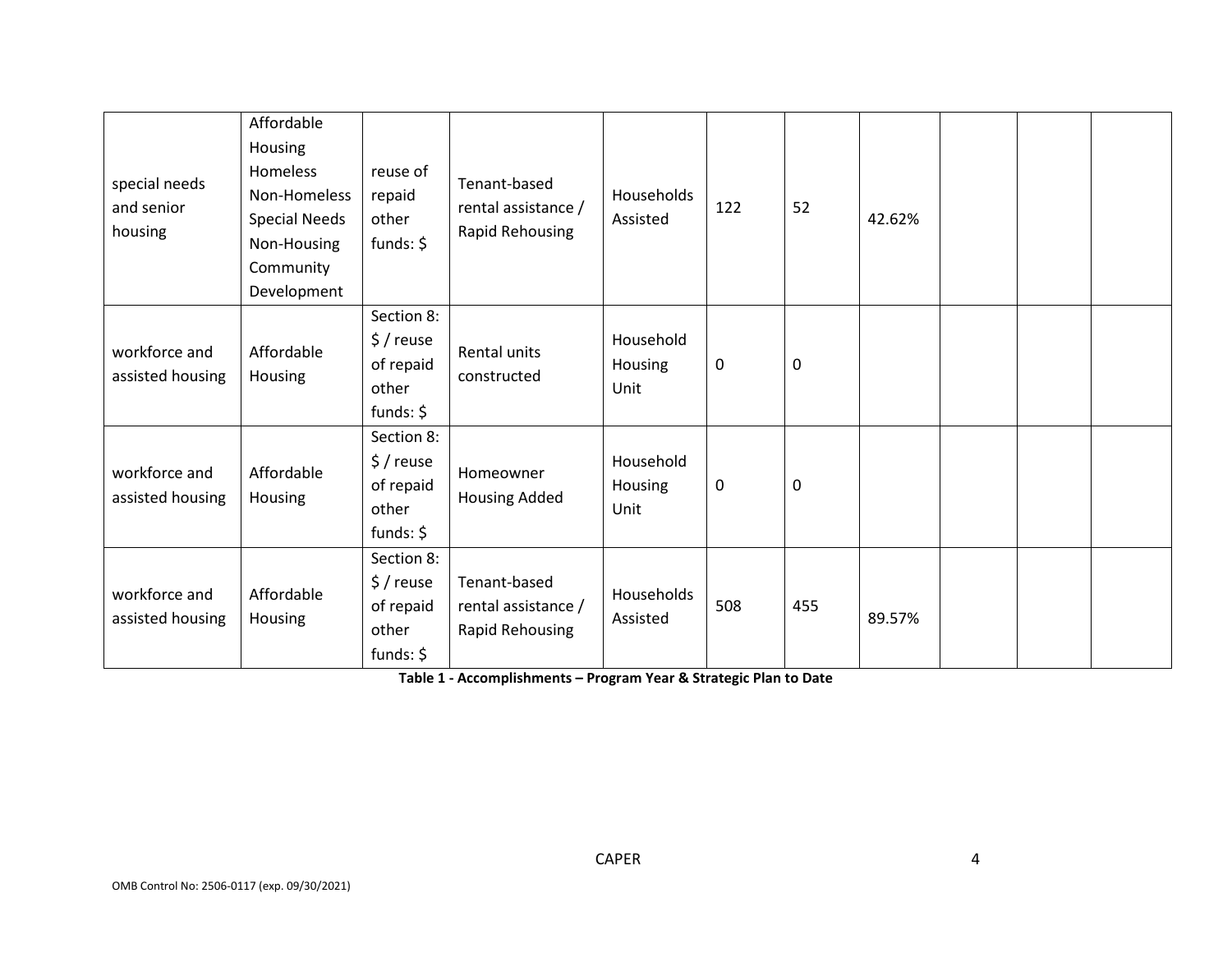### **Assess how the jurisdiction's use of funds, particularly CDBG, addresses the priorities and specific objectives identified in the plan, giving special attention to the highest priority activities identified.**

The strategic plan accomplishments represent total results accomplished in 2021. In 2021, The City of Arvada utilized CDBG funds to assist various agencies in providing vital services to low and moderate income Arvada citizens. End of year reporting reveals that Arvada CDBG funding was utilized, most often in cooperation with local non-profit organziations. The Human Services Advisory Committee reviewed requests for assistance for 2021 and allocated funding upon action by the Arvada City Council to applicants totaling the entire budgeted amount of \$75,000 from CDBG and \$185,000 from City funds. The City continued to use Community Development Block Grant funds for funding the costs of the Essential Home Repairs program which is targeted to assist low income homeowners and Arvada leveraged assistance from First Bank for its 3% and 0% loan program. An overall evaluation of the progress the City has made toward achieving the goals and objectives contained in the City of Arvada Consolidated Plan indicated the City is making substanital and marked progress toward those goals.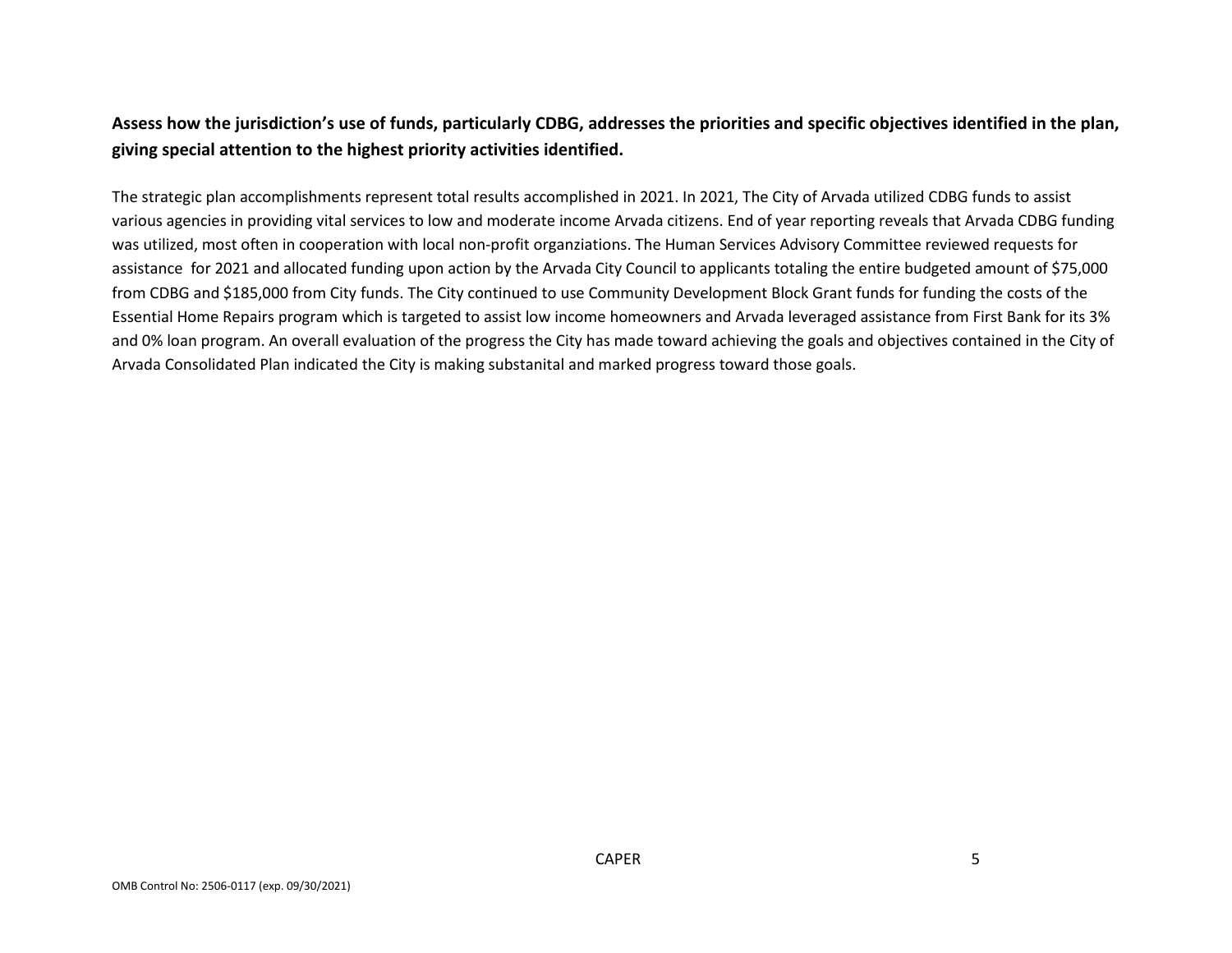# **CR-10 - Racial and Ethnic composition of families assisted**

**Describe the families assisted (including the racial and ethnic status of families assisted). 91.520(a)** 

|                                           | <b>CDBG</b> |
|-------------------------------------------|-------------|
| White                                     | 367         |
| <b>Black or African American</b>          | 27          |
| Asian                                     | n           |
| American Indian or American Native        | 5           |
| Native Hawaiian or Other Pacific Islander |             |
| <b>Total</b>                              | 399         |
| Hispanic                                  | 114         |
| Not Hispanic                              | 285         |

**Table 2 – Table of assistance to racial and ethnic populations by source of funds**

#### **Narrative**

Accomplishments data entered into IDIS for the City funded CDBG activities for 2021 provide a breakdown of client accomplishments for the City Essential Home Repairs Program as well as public services provided to low and moderate income households which includes the race and ethnicity data above.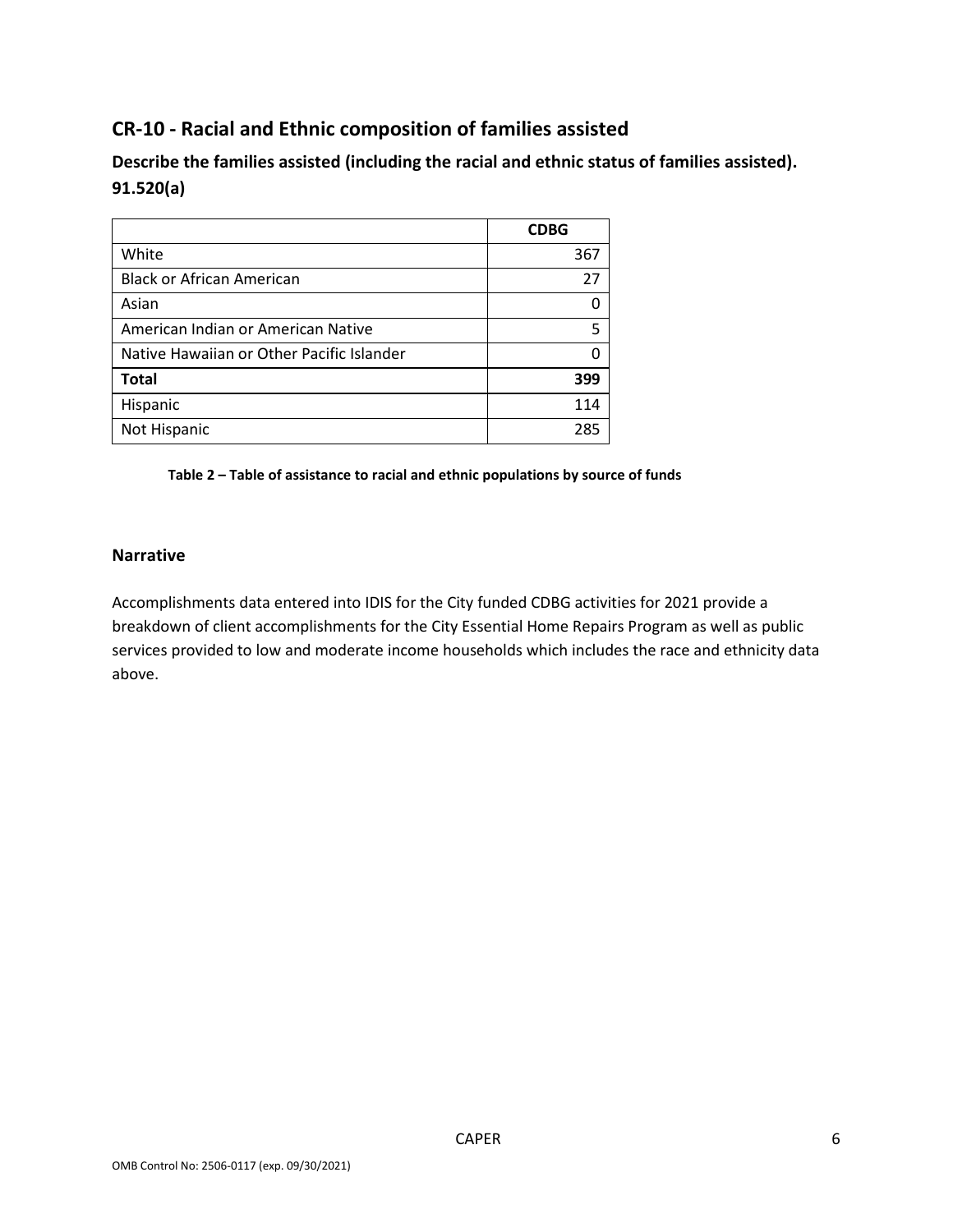# **CR-15 - Resources and Investments 91.520(a)**

| <b>Source of Funds</b> | <b>Source</b>    | <b>Resources Made</b><br><b>Available</b> | <b>Amount Expended</b><br><b>During Program Year</b> |
|------------------------|------------------|-------------------------------------------|------------------------------------------------------|
| <b>CDBG</b>            | public - federal | 632.593                                   |                                                      |
| Section 8              | public - federal | 4,900,000                                 |                                                      |
| Other                  | public - local   | 1,185,000                                 |                                                      |

#### **Identify the resources made available**

**Table 3 - Resources Made Available**

#### **Narrative**

The amount shown above under CDBG is the amount provided through the program including program income through the revolving loan fund. The amount under Section 8 is for the AHA Housing Choice Voucher Program. The amount shown under General Fund is the amount provided the City for human services. The amount under Other are city resources made availabel for a variety of City housing and community development activities including Help for Homes, Safe and Accessible Arvada among others.

#### **Identify the geographic distribution and location of investments**

| <b>Target Area</b> | <b>Planned Percentage of</b><br><b>Allocation</b> | <b>Actual Percentage of</b><br><b>Allocation</b> | <b>Narrative Description</b> |
|--------------------|---------------------------------------------------|--------------------------------------------------|------------------------------|
|                    |                                                   |                                                  |                              |

**Table 4 – Identify the geographic distribution and location of investments**

#### **Narrative**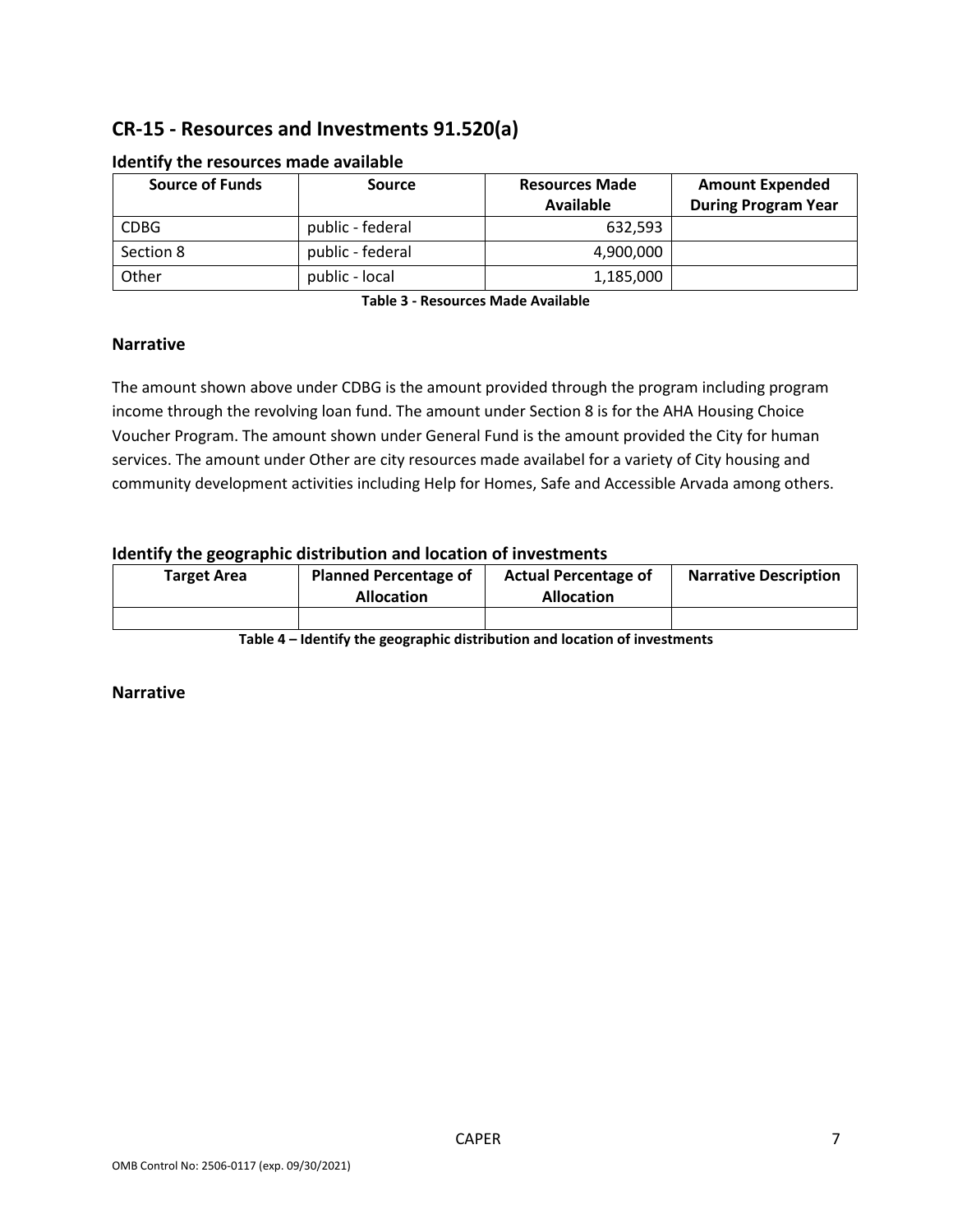#### **Leveraging**

**Explain how federal funds leveraged additional resources (private, state and local funds), including a description of how matching requirements were satisfied, as well as how any publicly owned land or property located within the jurisdiction that were used to address the needs identified in the plan.**

The City continued the Human Services Advisory Committee and funded it again in 2021 with \$185,000 in City and CDBG funds for the Human Services that was used to provide assistance to non-profit public service groups to provide assistance to an array of special needs clients in the City. Additional actions included allocation of other City funding for the Essential Home Repairs and Section 8 Housing Choice Voucher Programs as well as reserving funds for targeted improvements to a low/moderate income neighborhood area for infrastructure improvements.

The City continued to work toward stabilizing the physical infrastructure of older neighborhoods, especially in Southeast Arvada, the Ralston Fields urban Renewal area, and Olde Town Arvada utilizing varied City resources and urban renewal resources. The City has provided City funding to support the Community Wheels Program through the Seniors Resource Center. That funding has allowed for two buses to circulate in the community to assist the elderly and disabled to secure transportation and access to shopping, doctors' appointments, lunch programs, etc. The City is a supporter of the Metropolitan Denver Homeless Initiative (MDHI). The City has been supportive of the joint efforts through this valuable effort. In 2021, the City consistently found applicable notifications of funding applications by homeless service providers to be consistent with the City Consolidated Plan and those findings were submitted when requested as documentation for funding applications made by MDHI. Safe and Accessible Arvada, a project aimed at renovating the homes of Arvada's low-income, elderly and disabled residents to increase "visitability" — the measurement of an environment's ease of access for a person with limited mobility was continued. The city has partnered with Brothers Redevelopment Inc., a Denver-based nonprofit dedicated to providing housing-related services for low-income residents in the Denver metro area. In 2021 the City allocation of Private Activity Bonds was provided to the Colorado Housing and Finance Authority (CHFA) in support of Cornerstone and Associates affordable senior housing project located at 64<sup>th</sup> and Sheridan.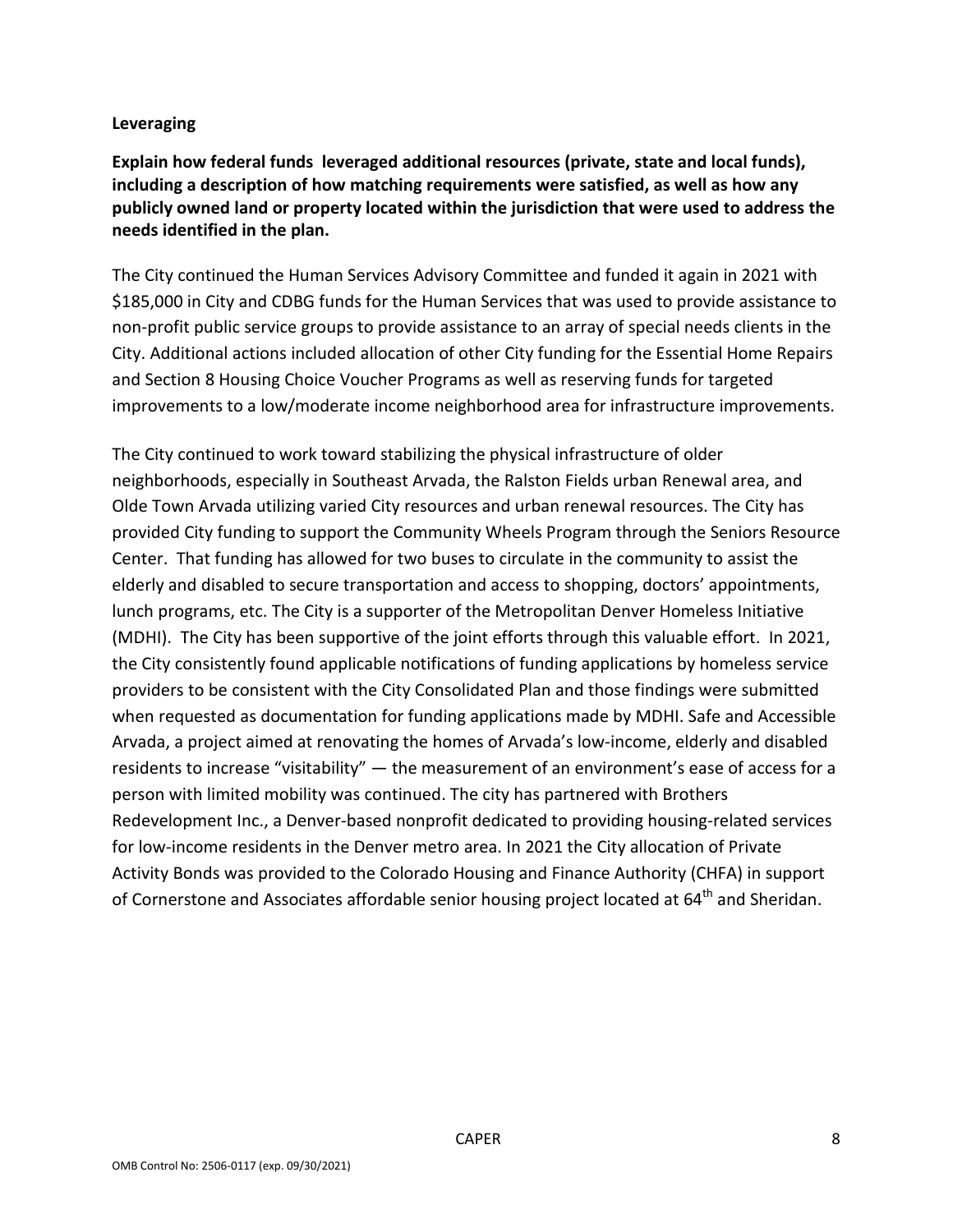# **CR-20 - Affordable Housing 91.520(b)**

**Evaluation of the jurisdiction's progress in providing affordable housing, including the number and types of families served, the number of extremely low-income, low-income, moderate-income, and middle-income persons served.**

|                                          | <b>One-Year Goal</b> | Actual |
|------------------------------------------|----------------------|--------|
| Number of Homeless households to be      |                      |        |
| provided affordable housing units        | 39                   | 38     |
| Number of Non-Homeless households to be  |                      |        |
| provided affordable housing units        | 475                  | 450    |
| Number of Special-Needs households to be |                      |        |
| provided affordable housing units        | 125                  |        |
| <b>Total</b>                             | 639                  | 488    |

**Table 5 – Number of Households**

|                                        | <b>One-Year Goal</b> | Actual |
|----------------------------------------|----------------------|--------|
| Number of households supported through |                      |        |
| <b>Rental Assistance</b>               | 547                  | 445    |
| Number of households supported through |                      |        |
| The Production of New Units            | 72                   |        |
| Number of households supported through |                      |        |
| <b>Rehab of Existing Units</b>         | 20                   | 11     |
| Number of households supported through |                      |        |
| <b>Acquisition of Existing Units</b>   | 0                    |        |
| <b>Total</b>                           | 639                  | 456    |

**Table 6 – Number of Households Supported**

#### **Discuss the difference between goals and outcomes and problems encountered in meeting these goals.**

The primary housing programs the City has provided includes the Essential Home Repairs Program and the Section 8 Housing Choice Voucher Program. The average number of clients to be assisted through the Section 8 Program was 445 at time of annual 2021 report. The Essential Home Repairs Program reached 11 households assisted for 2021. In 2021 the City allocation of Private Activity Bonds was provided to the Colorado Housing and Finance Authority (CHFA) in support of Cornerstone and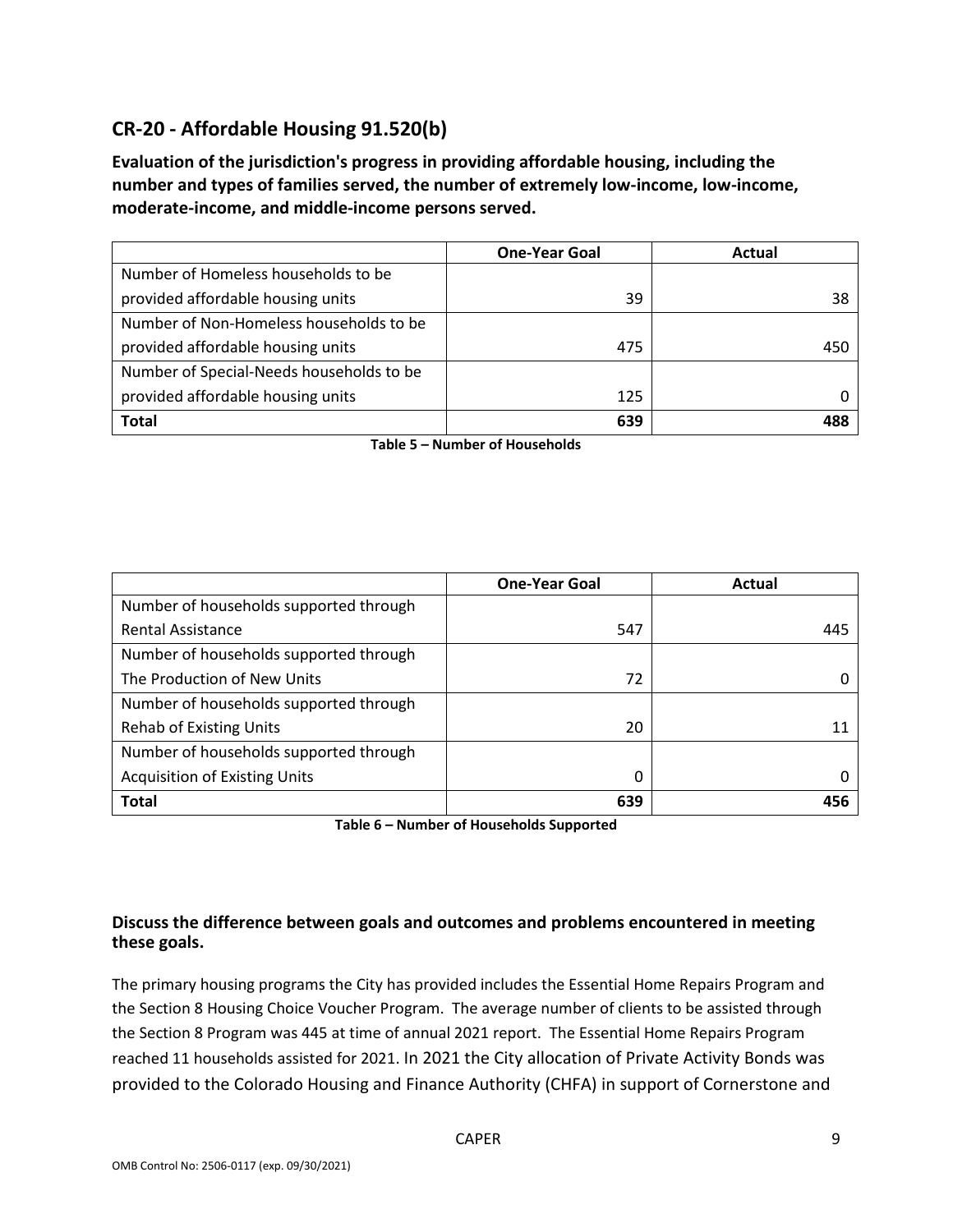Associates affordable senior housing project located at 64<sup>th</sup> and Sheridan. The City Safe and Accessible Arvada program and the Help for Homes program in collaboration with Brothers Redevelopment assisted clients through these programs in 2021 with continuing City funding.

#### **Discuss how these outcomes will impact future annual action plans.**

The City and partners have extensive efforts underway in 2021 that should result in substantial additional low and moderate income housing development in 2022 and 2023: These include the 72 unit Legacy senior housing development, the 50 unit family Vance Street Flats project, the 20 unit Habitat for Humanity homeownership project, the AURA/partner housing project. These outcomes will continue to require conservative approaches and estimates regarding outcomes in future years given the continuing uncertainty in Federal funding levels anticipated for these programs.

#### **Include the number of extremely low-income, low-income, and moderate-income persons served by each activity where information on income by family size is required to determine the eligibility of the activity.**

| Number of Households Served | <b>CDBG Actual</b> | <b>HOME Actual</b> |
|-----------------------------|--------------------|--------------------|
| <b>Extremely Low-income</b> |                    |                    |
| Low-income                  |                    |                    |
| Moderate-income             |                    |                    |
| Total                       |                    |                    |

**Table 7 – Number of Households Served**

#### **Narrative Information**

The number of households served is for all beneficiaries of CDBG funded activities in 2021 including public services and the Essential Home Repairs Program. It should be noted as well that the Section 8 Housing Choice Voucher Program provides vital rental subsidy assistance to only extremely low income households but is not CDBG funded so is not included. The Essential Home Repairs Program provides assistance primarily through CDBG entitlement funds, program income from loan repayments and through loans made in collaboration with a local lender. CDBG has provided essential support to public services that provided an extensive array of assistance to a large number of low and moderate income households and persons during the year.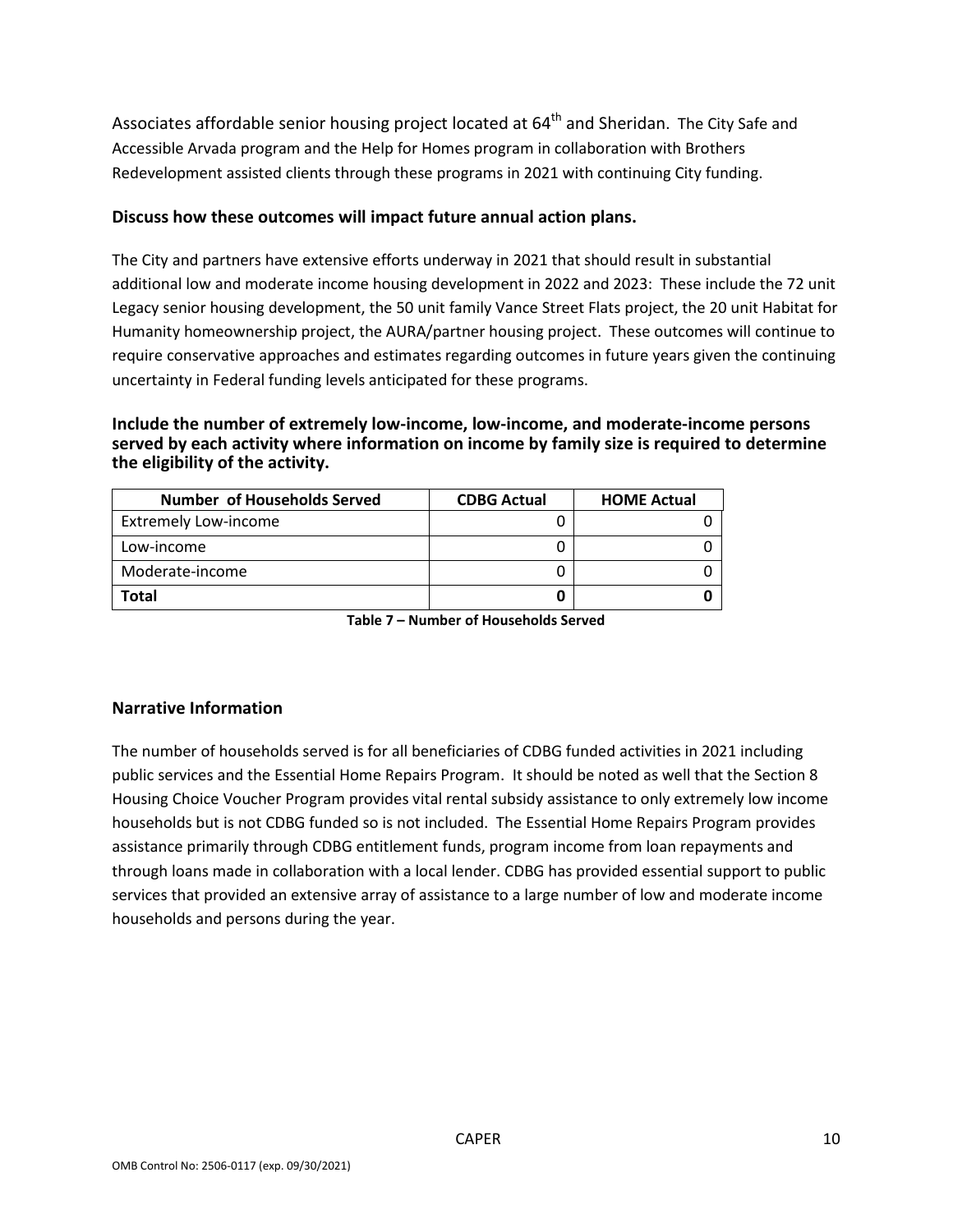# **CR-25 - Homeless and Other Special Needs 91.220(d, e); 91.320(d, e); 91.520(c)**

**Evaluate the jurisdiction's progress in meeting its specific objectives for reducing and ending homelessness through:**

### **Reaching out to homeless persons (especially unsheltered persons) and assessing their individual needs**

The City is a supporter of the Metropolitan Denver Homeless Initiative (MDHI). The City has been supportive of the joint efforts through this valuable effort. In 2021, the City consistently found applicable notifications of funding applications by homeless service providers to be consistent with the City Consolidated Plan and those findings were submitted when requested as documentation for funding applications made by MDHI.

Homeless Outreach. Effective Janaury 1, 2021, as part of a regional effort to address homelessness, Jefferson County and the cities of Arvada, Lakewood, Golden, Westminster and Wheat Ridge signed a Memorandum of Understanding to work collaboratively to address homelessness. Each jurisdiction agreed to hire a homeless navigator to work with the regional partners in a collaborative approach to address the growing concerns realted to homelessness. In January 2020, the City of Arvada hired a homeless navigator to begin the journey of connecting people experiencing homelessness to housing resources. Throughout 2020, the homeless navigator focused her work on assisting veterans and people who are chronically homeless. Establishing a strong partnership with the Arvada Housing Authority and other housing providers has been key to the navigator's success. Due to these partnerships, the homeless navigator was able to find permanent housing for 17 chronically homeless housholds in 2021.

#### **Addressing the emergency shelter and transitional housing needs of homeless persons**

The City of Arvada homeless navigator was heavily involved to provide sheltering opportunities to people experiencing homelessness in 2021. Due to the COVID 19 pandemic, it was not possible for the Severe Weather Shelter Network (SWSN) to offer their typical congregate sheltering options by using churches during the cold weather season. Rather, the Jefferson County municipalities partnered to offer sheltering options at various motels scattered throughout the county to keep people socially distant and warm during cold weather evenings.

Energy Outreach Colorado (EOC): The City of Arvada receives a grant to provide financial assistance with Xcel bills to Arvada residents who are at risk of having their electric and/or gas service disconnected. This is especially crucial for households at risk of homelessness. Financial assistance is made available to help those behind in paying their gas and/or electric bill because of adverse one-time circumstances in their lives such as illness, loss of job or high medical bills.

## **Helping low-income individuals and families avoid becoming homeless, especially extremely low-income individuals and families and those who are: likely to become homeless after**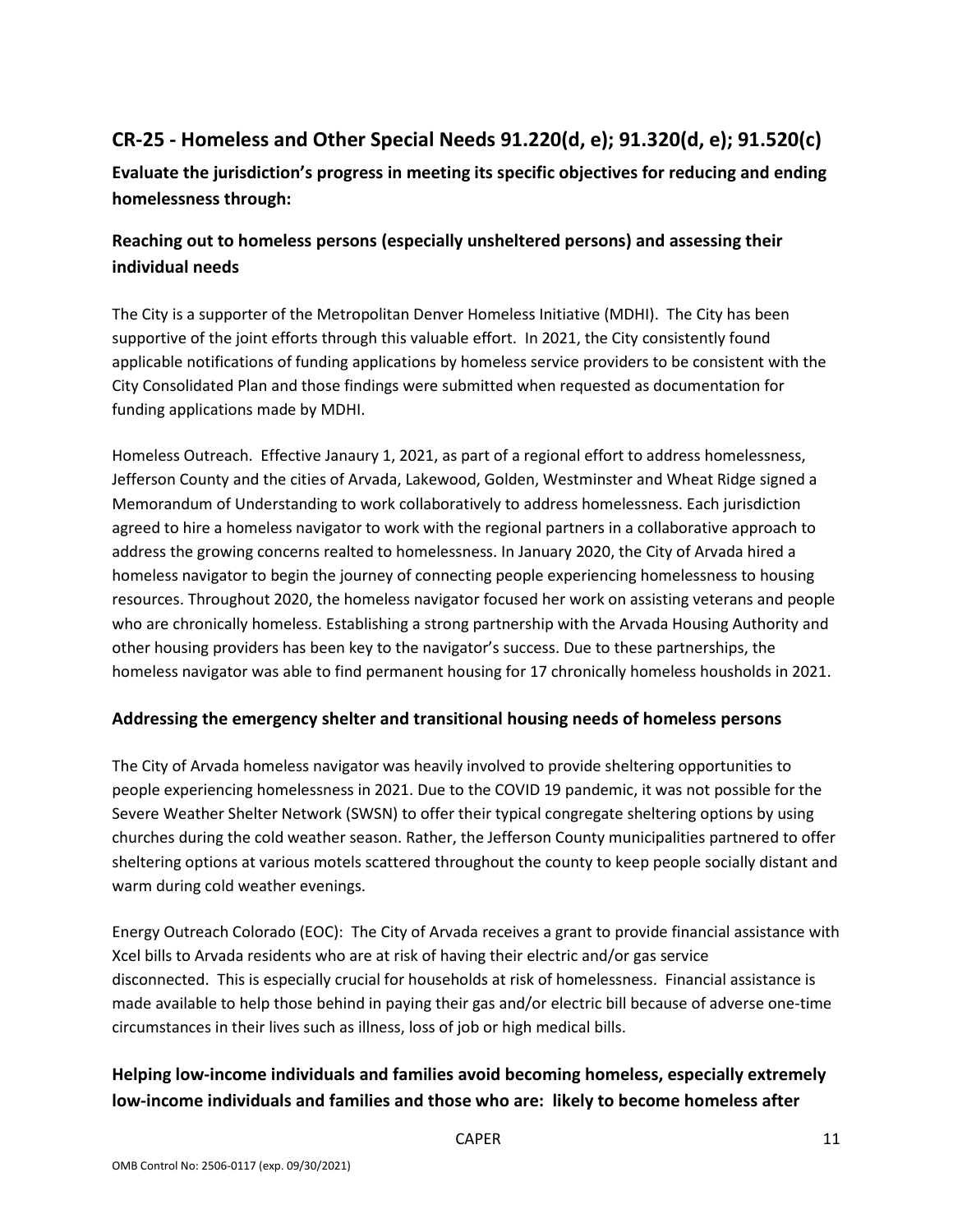**being discharged from publicly funded institutions and systems of care (such as health care facilities, mental health facilities, foster care and other youth facilities, and corrections programs and institutions); and, receiving assistance from public or private agencies that address housing, health, social services, employment, education, or youth needs**

Energy Outreach Colorado (EOC): The City of Arvada receives a grant to provide financial assistance with Xcel bills to Arvada residents who are at risk of having their electric and/or gas service disconnected. This is especially crucial for households at risk of homelessness. Financial assistance is made available to help those behind in paying their gas and/or electric bill because of adverse one-time circumstances in their lives such as illness, loss of job or high medical bills.

**Helping homeless persons (especially chronically homeless individuals and families, families with children, veterans and their families, and unaccompanied youth) make the transition to permanent housing and independent living, including shortening the period of time that individuals and families experience homelessness, facilitating access for homeless individuals and families to affordable housing units, and preventing individuals and families who were recently homeless from becoming homeless again**

Effective January 1, 2020, as part of a regional effort to address homelessness, Jefferson County and the cities of Arvada, Lakewood, Golden, Westminster and Wheat Ridge signed a Memorandum of Understanding to work collaboratively to address homelessness. Each jurisdiction agreed to hire a homeless navigator to work with the regional partners in a collaborative approach to address the growing concerns realted to homelessness. In January 2020, the City of Arvada hired a homeless navigator to begin the journey of connecting people experiencing homelessness to housing resources. Throughout 2020, the homeless navigator focused her work on assisting veterans and people who are chronically homeless. Establishing a strong partnership with the Arvada Housing Authority and other housing providers has been key to the navigator's success. Due to these partnerships, the homeless navigator was able to find permanent housing for 17 chronically homeless housholds in 2021.

An extensive list of community resources is on the City website to assist and provide information to disadvantaged households along with the Attainable Housing website. That list includes links and contact information for Fair Housing as well as varied resources regarding, "Housing, Shelters, Hotel Vouchers, Rental Assistance" of most importance to the homeless or those in danger of homelessness.

Safe and Accessible Arvada continued through 2021 which is a project aimed at renovating the homes of Arvada's low-income, elderly and disabled residents to increase "visitability" — the measurement of an environment's ease of access for a person with limited mobility. The city has partnered with Brothers Redevelopment Inc., a Denver-based nonprofit dedicated to providing housing-related services for lowincome residents in the Denver metro area. Heading Home.

Heading Home is comprised of individuals, non-profits, public service and faith-based organizations in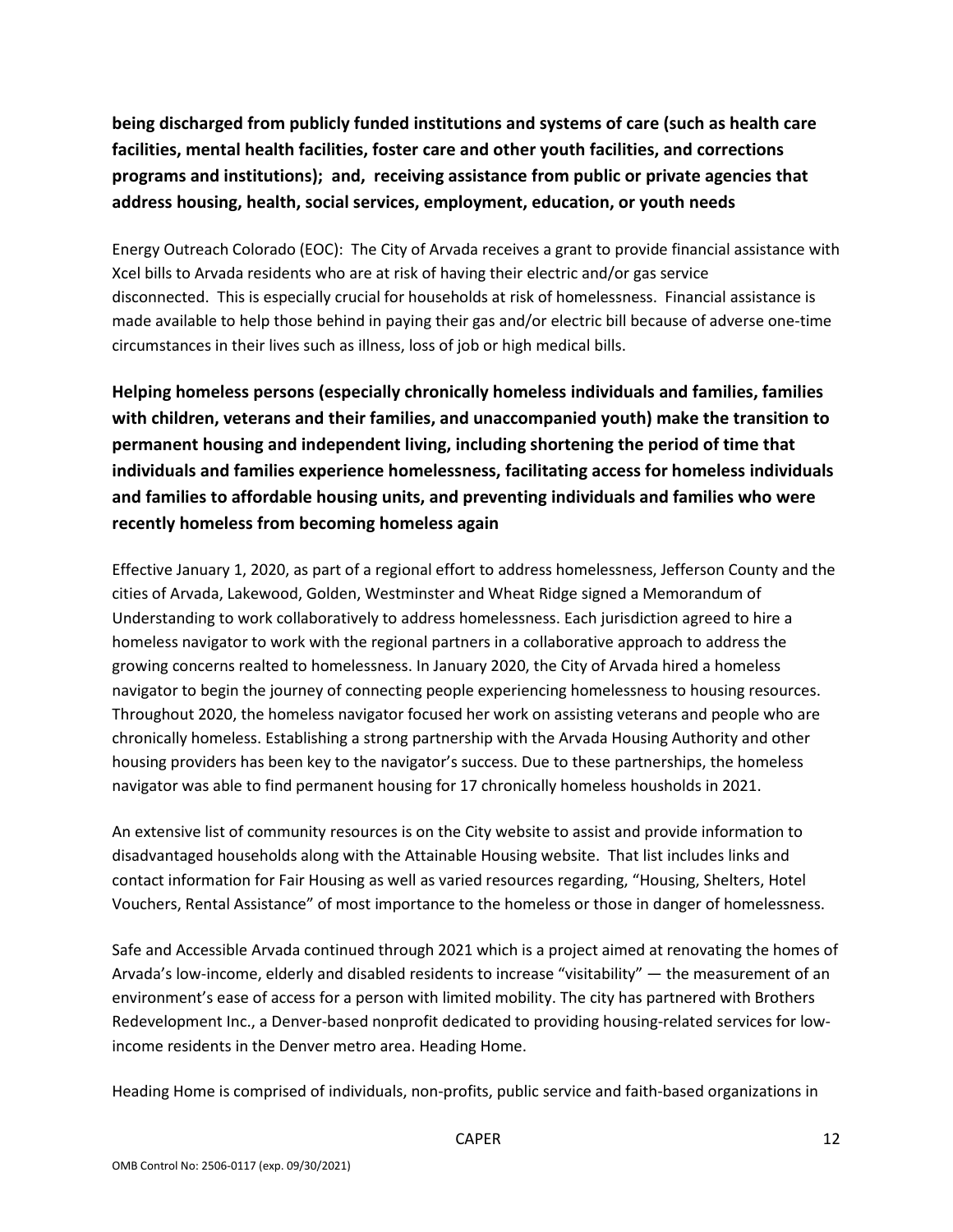Jefferson County collaborating to prevent and end homelessness.

Staff from Arvada's Housing Preservation and Resources Division are active in Heading Home including the Heading Home Supportive Housing Subcommittee.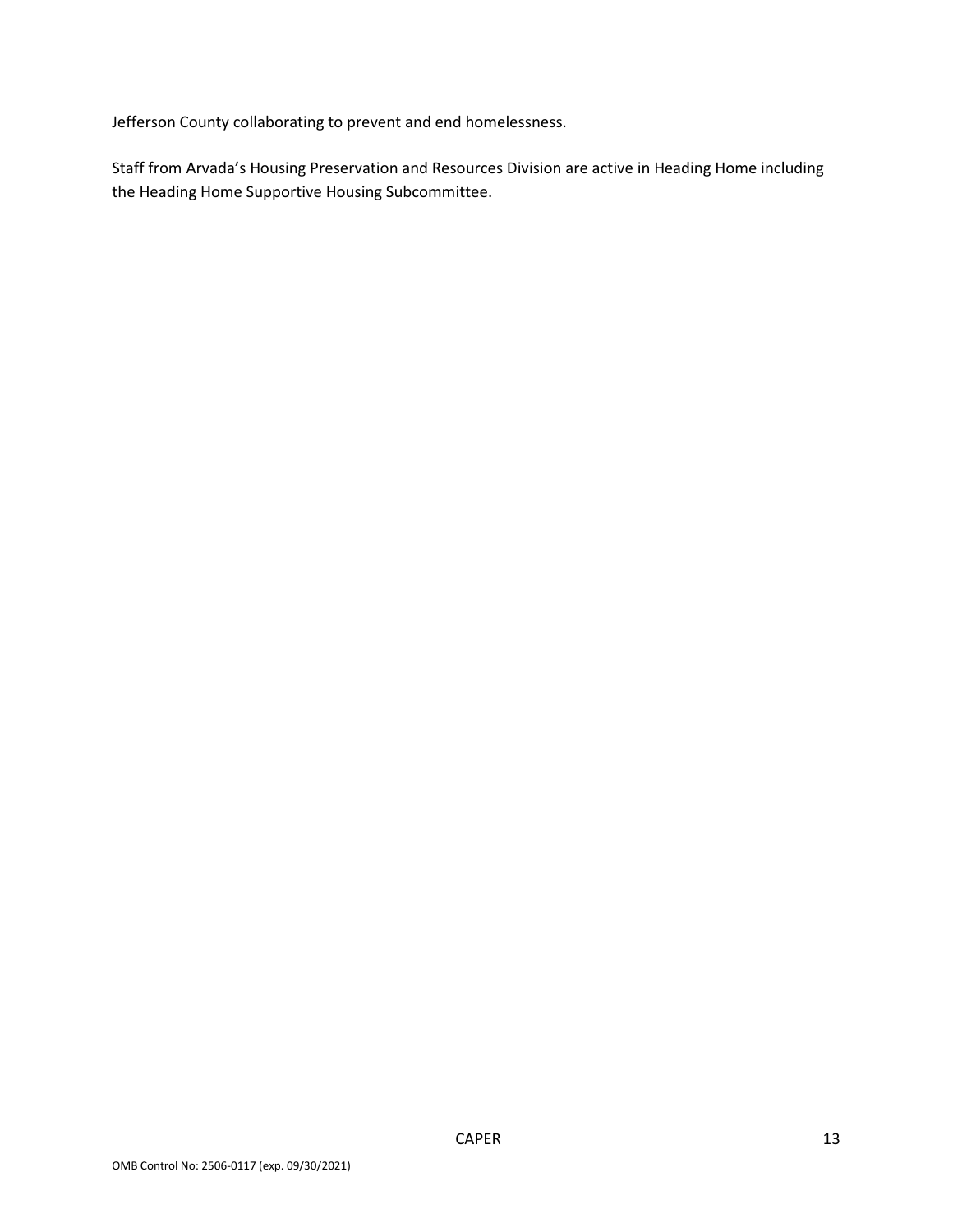## **CR-30 - Public Housing 91.220(h); 91.320(j)**

#### **Actions taken to address the needs of public housing**

Not applicable

### **Actions taken to encourage public housing residents to become more involved in management and participate in homeownership**

Not applicable

**Actions taken to provide assistance to troubled PHAs**

Not applicable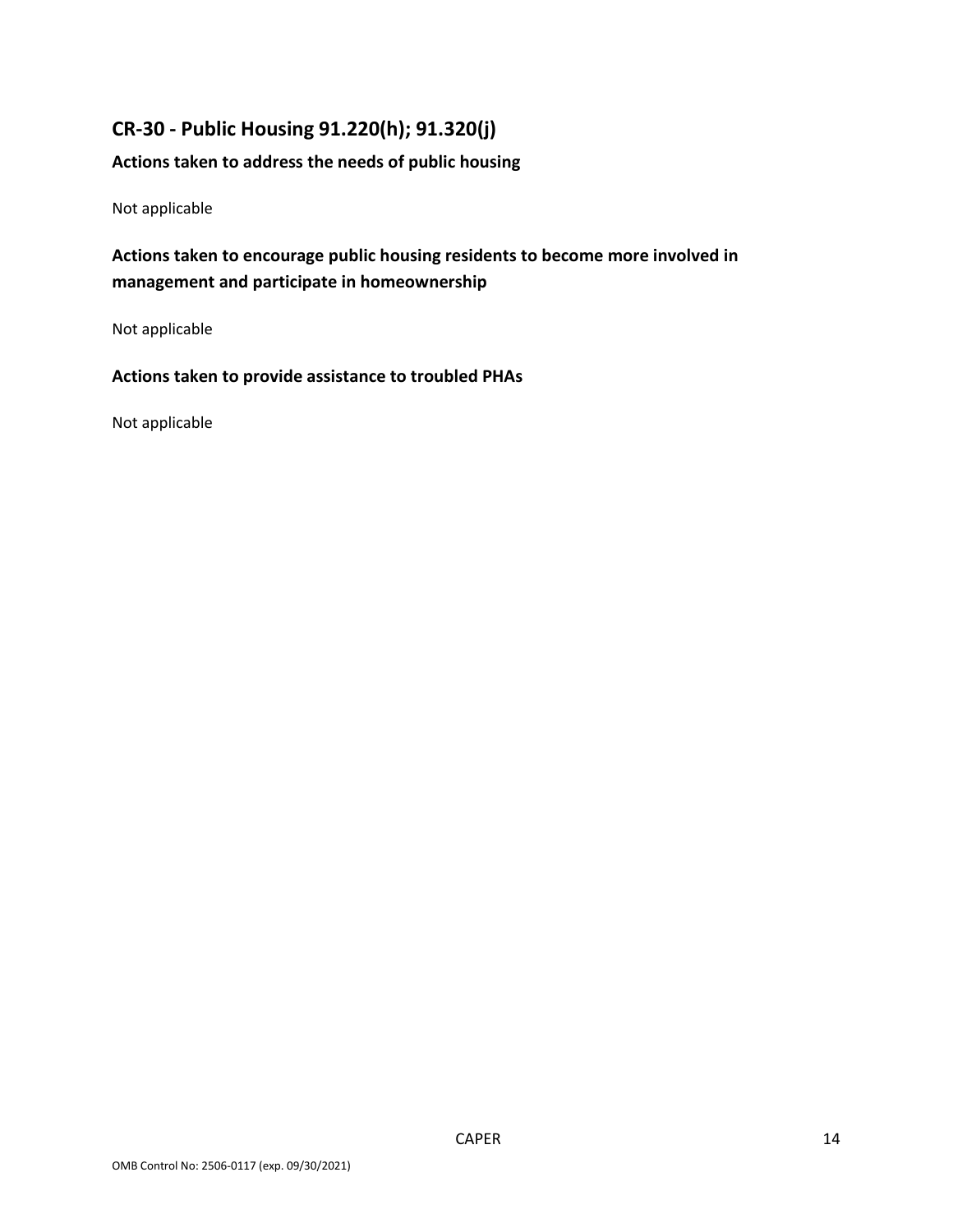# **CR-35 - Other Actions 91.220(j)-(k); 91.320(i)-(j)**

**Actions taken to remove or ameliorate the negative effects of public policies that serve as barriers to affordable housing such as land use controls, tax policies affecting land, zoning ordinances, building codes, fees and charges, growth limitations, and policies affecting the return on residential investment. 91.220 (j); 91.320 (i)**

The City Comprehensive Plan implementation program continued in 2020. It called for the following actions: 1. Reviewing and amending the Land Development Code (LDC) to ensure senior housing and special needs projects are permitted in appropriate zoning districts, 2. Identifying incentives or other financial tools to assist developers, and 3. Marketing opportunity sites to developers. The LDC has already been changed to allow for accessory dwelling units in a number of locations throughout the City. The LDC update was approved by Arvada City Council in 2020.

The City also retained a consultant in cooperation with Jefferson County and the City of Lakewood to update and prepare its Analysis of Impediments to Fair Housing Choice that was scheduled to be completed in 2020. The final report has been delayed due to COVID-19.

#### **Actions taken to address obstacles to meeting underserved needs. 91.220(k); 91.320(j)**

Colorado Homeless Families (CHF) is a non-profit transitional housing program based in Arvada which was incorporated in 1987 with the mission to provide transitional housing and supportive services for homeless families with children and to help them become self-sufficient within 18 months to two years. The Authority has maintained a cooperative arrangement with CHF to provide 25 Housing Choice Vouchers to residents participating in the self-sufficiency program of CHF. Through this self-sufficiency program, housing choice vouchers are helping homeless families obtain safe and decent housing as they transition to better life situations. Some were victims of domestic abuse, others became homeless due to job loss, divorce, mental and and/or physical illness.

#### **Actions taken to reduce lead-based paint hazards. 91.220(k); 91.320(j)**

A total of 11 projects were completed through the City's Essential Home Repair Program. One project completed had lead based paint and lead safe practices were utilized for exterior painting.

#### **Actions taken to reduce the number of poverty-level families. 91.220(k); 91.320(j)**

The Arvada Housing Authority (AHA) is a major and primary program that helps those extremely low income households at risk of homelessness if it were not for the assistance it provides through the tenant based Housing Choice Voucher Program.

Heading Home is comprised of individuals, non-profits, public service and faith-based organizations in Jefferson County collaborating to prevent and end homelessness. Staff from Arvada's Housing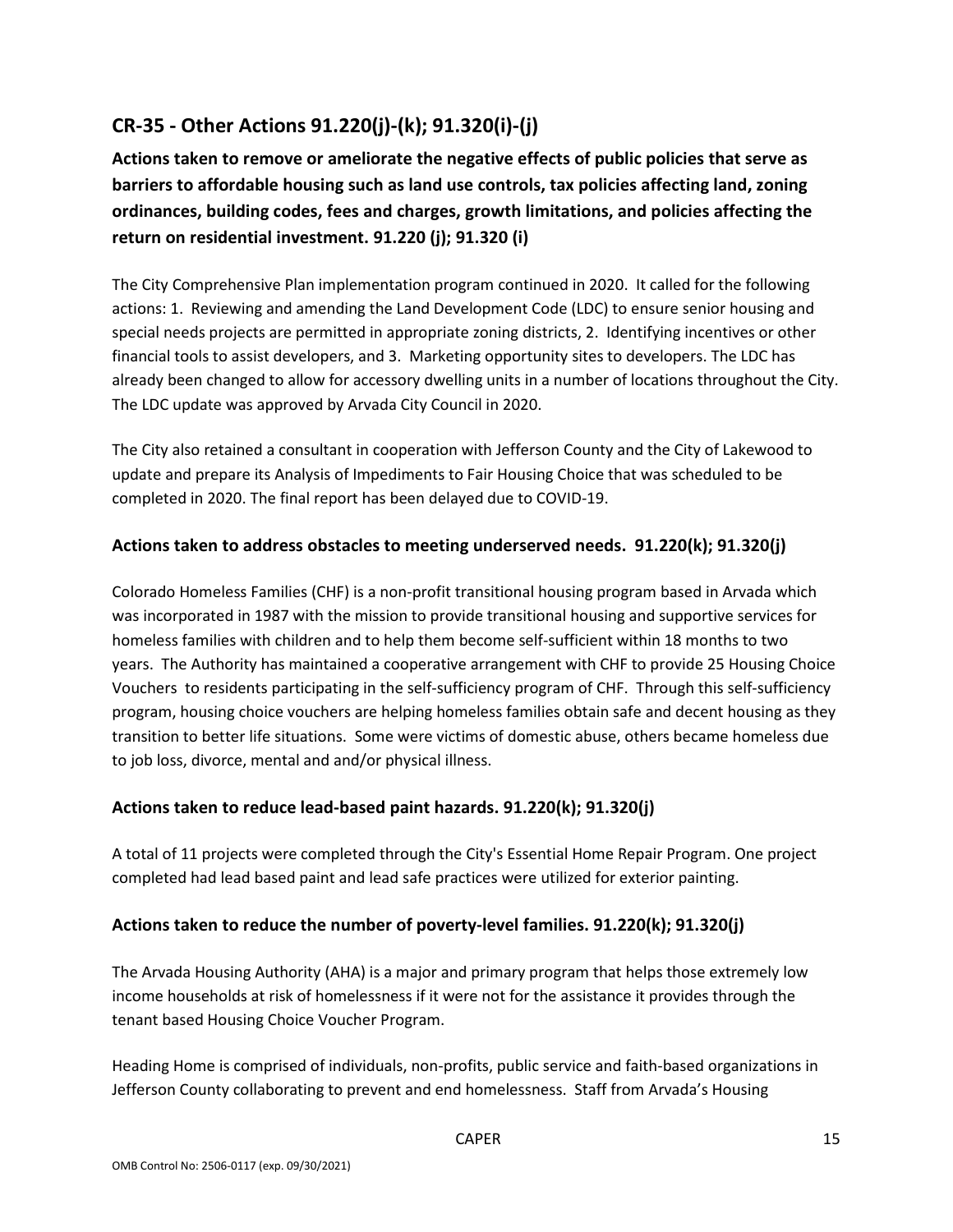Preservation and Resources Division is active in Heading Home including the Heading Home Supportive Housing Subcommittee.

Homeless Outreach - Effective Janaury 1, 2020, as part of a regional effort to address homelessness, Jefferson County and the cities of Arvada, Lakewood, Golden, Westminster and Wheat Ridge signed a Memorandum of Understanding to work collaboratively to address homelessness. Each jurisdiction agreed to hire a homeless navigator to work with the regional partners in a collaborative approach to address the growing concerns realted to homelessness. In January 2020, the City of Arvada hired a homeless navigator to begin the journey of connecting people experiencing homelessness to housing resources. Throughout 2021, the homeless navigator focused her work on assisting veterans and people who are chronically homeless. Establishing a strong partnership with the Arvada Housing Authority and other housing providers has been key to the navigator's success. Due to these partnerships, the homeless navigator was able to find permanent housing for 17 chronically homeless housholds in 2021.

Permanent Supportive Housing - City staff participate in Heading Home's Permanent Supportive Housing Group. The goal of this group is to increase the amount of affordable housing in Jefferson County.

Continuum of Care - The US Department of Housing and Urban Development makes available grants geared to homeless prevention and rapid rehousing upon application. A variety of important services and programs are funded through these grants in the Denver Metro area such as the Emergency Solutions Grant. During the application period applicants must consult with and request a Certification of Consistency from jurisdictions covered by those services and programs such as Arvada. The Certification of Consistency is to establish if the grant proposal is consistent with the City of Arvada 2020-2024 Consolidated Strategy and Plan Submission for Housing and Community Development Programs. The City fully supports these efforts and has issued Certifications of Consistency as needed.

#### **Actions taken to develop institutional structure. 91.220(k); 91.320(j)**

The City of Arvada has established for 2020 a primary goal (called a Strategic Result) to: By 2021, Arvada will implement specific realistic, practical, and effective tools to preserve and produce affordable housing. The first step if for the preparation of a City Housing Strategy to understand the need for affordable housing in Arvada and examine and recommend a mosaic of potential tools for examination for implementation by 2020.

Heading Home is comprised of individuals, non-profits, public service and faith-based organizations in Jefferson County collaborating to prevent and end homelessness. Staff from Arvada's Housing Preservation and Resources Division is active in Heading Home including the Heading Home Supportive Housing Subcommittee

Homeless Outreach - Effective Janaury 1, 2020, as part of a regional effort to address homelessness, Jefferson County and the cities of Arvada, Lakewood, Golden, Westminster and Wheat Ridge signed a Memorandum of Understanding to work collaboratively to address homelessness. Each jurisdiction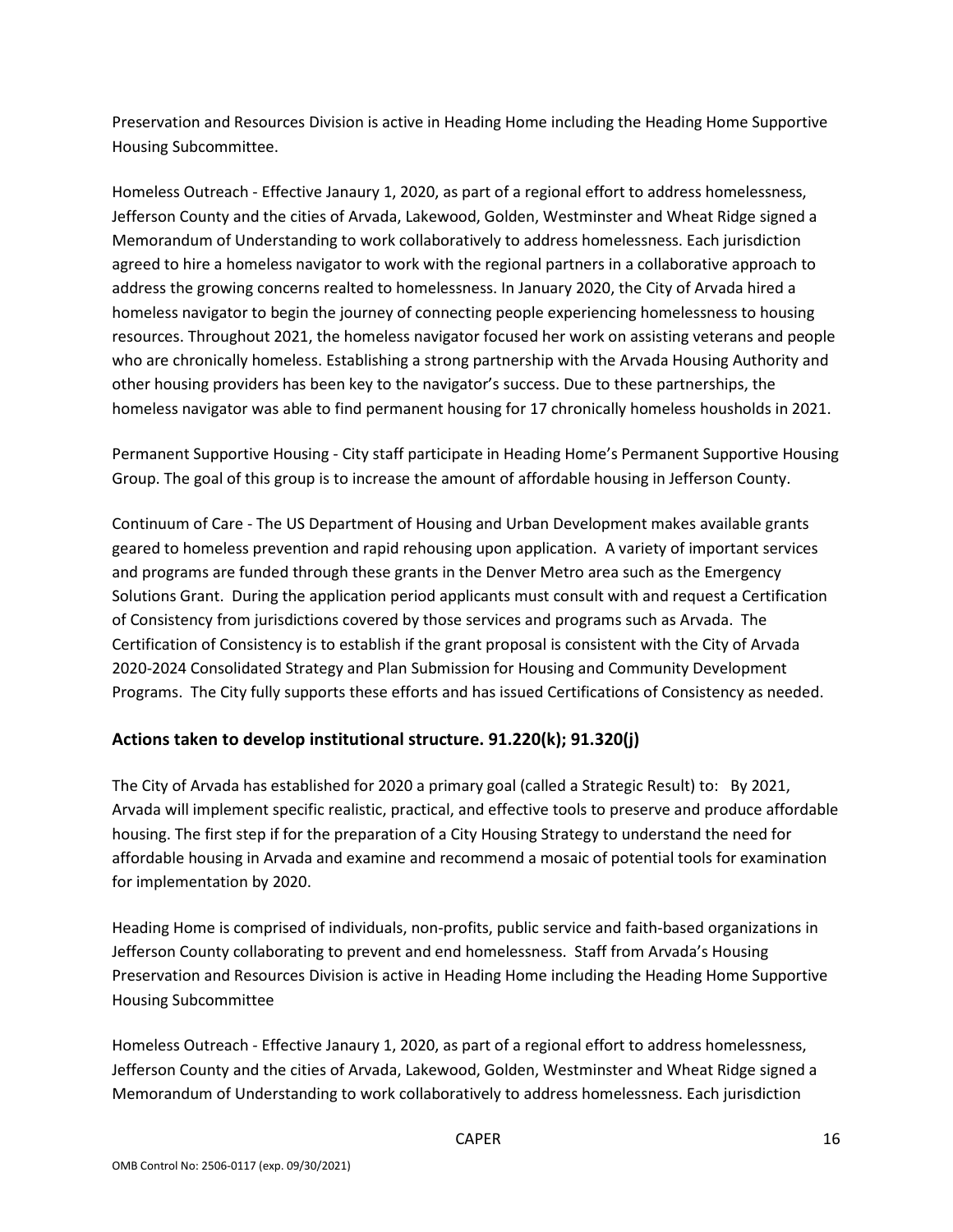agreed to hire a homeless navigator to work with the regional partners in a collaborative approach to address the growing concerns realted to homelessness. In January 2020, the City of Arvada hired a homeless navigator to begin the journey of connecting people experiencing homelessness to housing resources. Throughout 2020, the homeless navigator focused her work on assisting veterans and people who are chronically homeless. Establishing a strong partnership with the Arvada Housing Authority and other housing providers has been key to the navigator's success. Due to these partnerships, the homeless navigator was able to find permanent housing for 17 chronically homeless housholds in 2021.

Permanent Supportive Housing - City staff participate in Heading Home's Permanent Supportive Housing Group. The goal of this group is to increase the amount of affordable housing in Jefferson County.

Continuum of Care - The US Department of Housing and Urban Development makes available grants geared to homeless prevention and rapid rehousing upon application. A variety of important services and programs are funded through these grants in the Denver Metro area such as the Emergency Solutions Grant. During the application period applicants must consult with and request a Certification of Consistency from jurisdictions covered by those services and programs such as Arvada. The Certification of Consistency is to establish if the grant proposal is consistent with the City of Arvada 2015-2019 Consolidated Strategy and Plan Submission for Housing and Community Development Programs. The City fully supports these efforts and has issued Certifications of Consistency as needed.

The Housing Choice Voucher Program Supervisor and staff continue to periodically meet with representatives of other metropolitan housing authorities to discuss common concerns and problems regarding administration of the Housing Choice Voucher Program through the informal Section 8 Users Group. Members of the Housing Authority staff are members of the National Association of Housing and Redevelopment Officials (NAHRO).

### **Actions taken to enhance coordination between public and private housing and social service agencies. 91.220(k); 91.320(j)**

Safe and Accessible Arvada, a project aimed at renovating the homes of Arvada's low-income, elderly and disabled residents to increase "visitability" — the measurement of an environment's ease of access for a person with limited mobility was continued. The city has partnered with Brothers Redevelopment Inc., a Denver-based nonprofit dedicated to providing housing-related services for low-income residents in the Denver metro area.

Heading Home is comprised of individuals, non-profits, public service and faith-based organizations in Jefferson County collaborating to prevent and end homelessness. Staff from Arvada's Housing Preservation and Resources Division is active in Heading Home including the Heading Home Supportive Housing Subcommittee

Homeless Outreach - Effective Janaury 1, 2020, as part of a regional effort to address homelessness, Jefferson County and the cities of Arvada, Lakewood, Golden, Westminster and Wheat Ridge signed a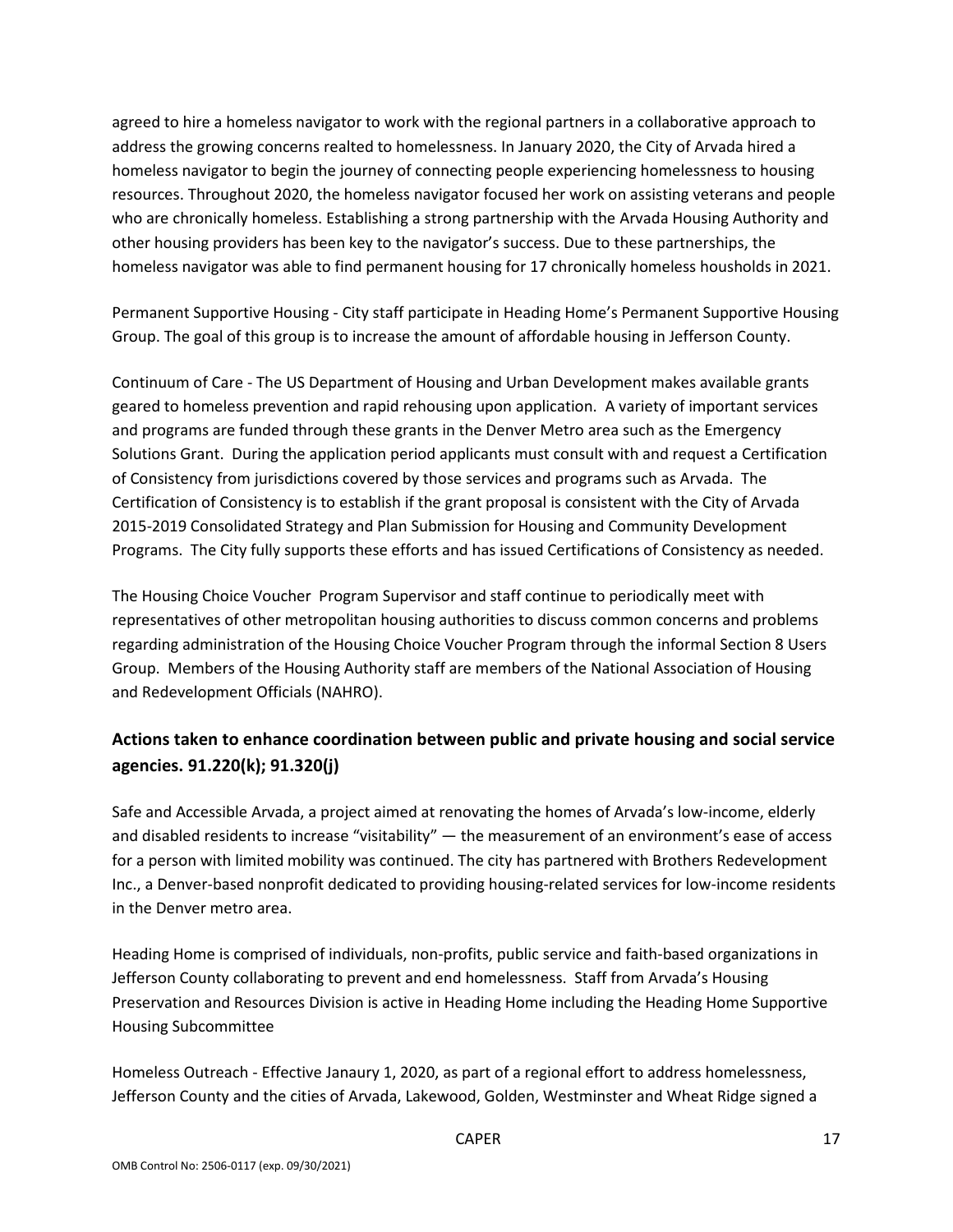Memorandum of Understanding to work collaboratively to address homelessness. Each jurisdiction agreed to hire a homeless navigator to work with the regional partners in a collaborative approach to address the growing concerns realted to homelessness. In January 2020, the City of Arvada hired a homeless navigator to begin the journey of connecting people experiencing homelessness to housing resources. Throughout 2020, the homeless navigator focused her work on assisting veterans and people who are chronically homeless. Establishing a strong partnership with the Arvada Housing Authority and other housing providers has been key to the navigator's success. Due to these partnerships, the homeless navigator was able to find permanent housing for 17 chronically homeless housholds in 2021.

Permanent Supportive Housing - City staff participate in Heading Home's Permanent Supportive Housing Group. The goal of this group is to increase the amount of affordable housing in Jefferson County.

Continuum of Care - The US Department of Housing and Urban Development makes available grants geared to homeless prevention and rapid rehousing upon application. A variety of important services and programs are funded through these grants in the Denver Metro area such as the Emergency Solutions Grant. During the application period applicants must consult with and request a Certification of Consistency from jurisdictions covered by those services and programs such as Arvada. The Certification of Consistency is to establish if the grant proposal is consistent with the City of Arvada 2020-2024 Consolidated Strategy and Plan Submission for Housing and Community Development Programs. The City fully supports these efforts and has issued Certifications of Consistency as needed.

The City and partners have extensive efforts underway in 2021 that should result in substantial additional low and moderate income housing development in 2022 and 2023: These include the 72 unit Legacy senior housing development, the 50 unit family Vance Street Flats project, the 20 unit Habitat for Humanity homeownership project, the Ralston Gardens 100 unit housing project.

### **Identify actions taken to overcome the effects of any impediments identified in the jurisdictions analysis of impediments to fair housing choice. 91.520(a)**

Information made available included the following programs:

- Financial help for essential home repairs
- Assistance locating affordable rents/housing assistance
- Building an accessory dwelling unit
- Making homes safe and accessible for seniors who wish to age in place Home sharing for seniors who wish to age in place

# *CR-40 - Monitoring 91.220 and 91.230*

**Describe the standards and procedures used to monitor activities carried out in furtherance of the**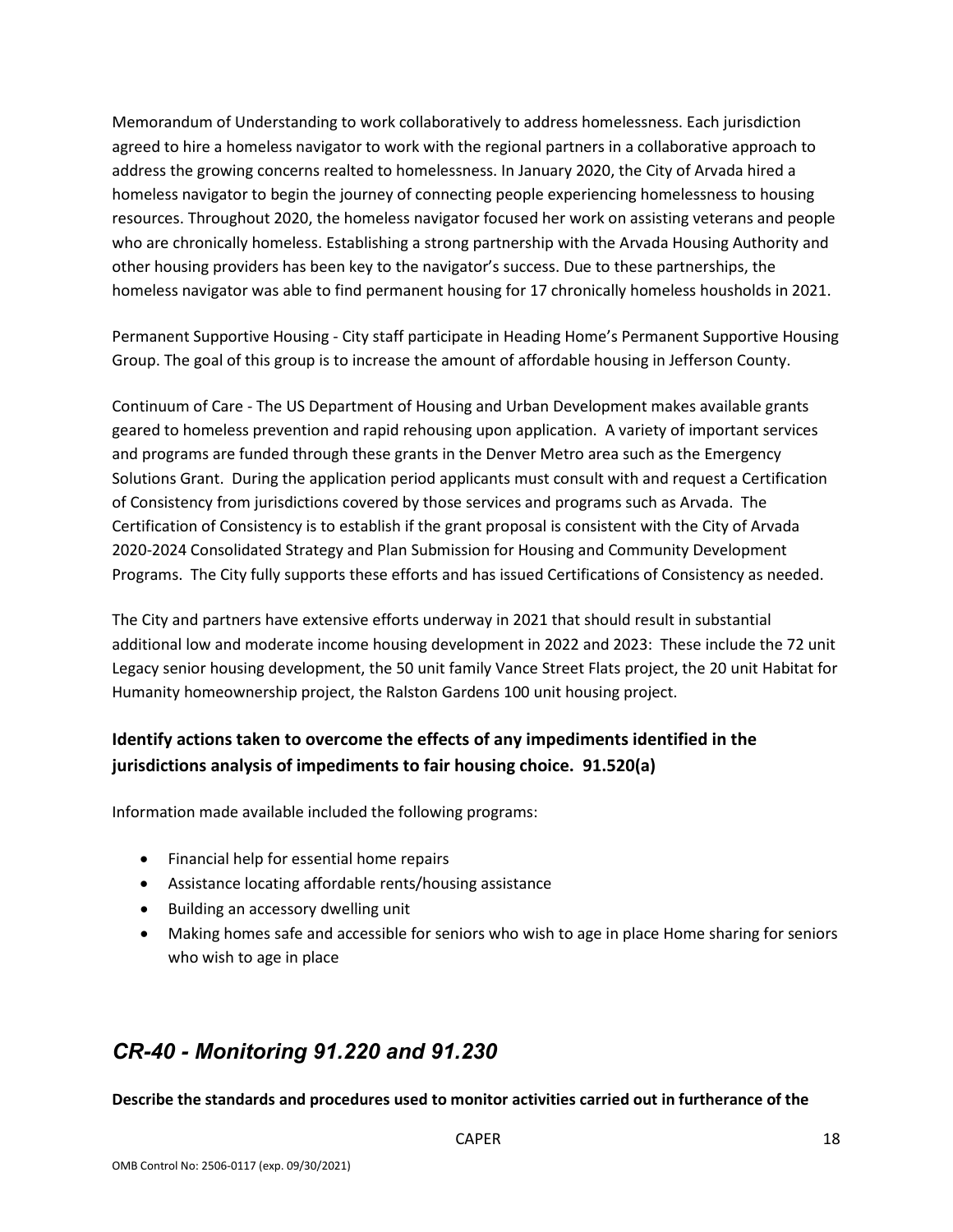#### **plan and used to ensure long-term compliance with requirements of the programs involved, including minority business outreach and the comprehensive planning requirements**

City staff will consult as necessary with Regional HUD staff regarding CDBG funded activities and processes to be followed for acquiring and using CDBG funds. This has and will include site visits to activity sites and providing contact information for City staff involved in CDBG funded projects or activities. The City Citizen Participation Plan will be followed regarding provisions for involving citizen comment and review of the Annual Action Plan, CAPER, FONSI and RROF, etc. The City will comply with applicable HUD CDBG program requirements regarding Section 3, Davis Bacon, and others that apply to its program. The City conducted virtual subrecipent monitoring in 2021 of all sub-recipients who received CDBG funding.

Performance measures have been included regarding primary HUD funded programs in the City Clearpoint program which provides updated information and data regarding the status of the programs including specific performance measures.

City staff within the Housing Preservation and Resources Division maintain frequent contact with related personnel with the City Finance to monitor program expenditures and related information in the IDIS system to process funding and expenditures. Finance Department staff also accompany Division staff as needed on subrecipient onsite monitoring.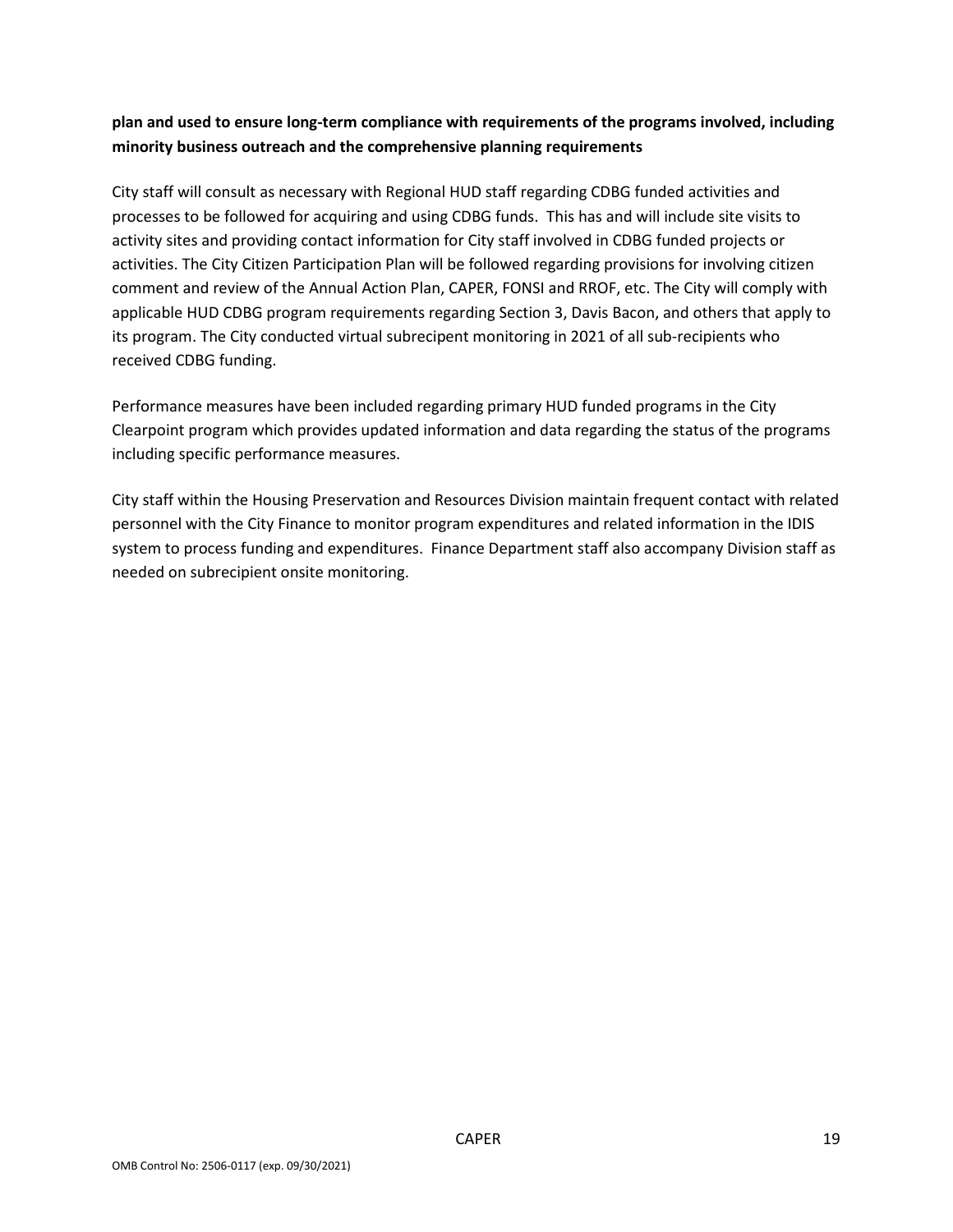### **CR-40 - Monitoring 91.220 and 91.230**

**Describe the standards and procedures used to monitor activities carried out in furtherance of the plan and used to ensure long-term compliance with requirements of the programs involved, including minority business outreach and the comprehensive planning requirements**

City staff will consult as necessary with Regional HUD staff regarding CDBG funded activities and processes to be followed for acquiring and using CDBG funds. This has and will include site visits to activity sites and providing contact information for City staff involved in CDBG funded projects or activities. The City Citizen Participation Plan will be followed regarding provisions for involving citizen comment and review of the Annual Action Plan, CAPER, FONSI and RROF, etc. The City will comply with applicable HUD CDBG program requirements regarding Section 3, Davis Bacon, and others that apply to its program. The City conducted virtual subrecipent monitoring in 2020 of all sub-recipients who received CDBG funding.

Performance measures have been included regarding primary HUD funded programs in the City Clearpoint program which provides updated information and data regarding the status of the programs including specific performance measures.

City staff within the Housing Preservation and Resources Division maintain frequent contact with related personnel with the City Finance to monitor program expenditures and related information in the IDIS system to process funding and expenditures. Finance Department staff also accompany Division staff as needed on subrecipient onsite monitoring.

#### **Citizen Participation Plan 91.105(d); 91.115(d)**

### **Describe the efforts to provide citizens with reasonable notice and an opportunity to comment on performance reports**.

The draft CAPER was made available for public review at the Offices of the City Housing Preservation and Resources Division. That location was chosen in part because it is on the first floor of a two story centrally located City office building with access for persons with disabilities assisted through two wide automatic doors. At the very front of the building are two handicapped parking spaces closely adjacent to the entrance to the building making if fully accessible to persons with disabilities. A language translation tool is located on each page of the City website to translate all page content including those pages related to housing and community development into over 100 different languages. The Housing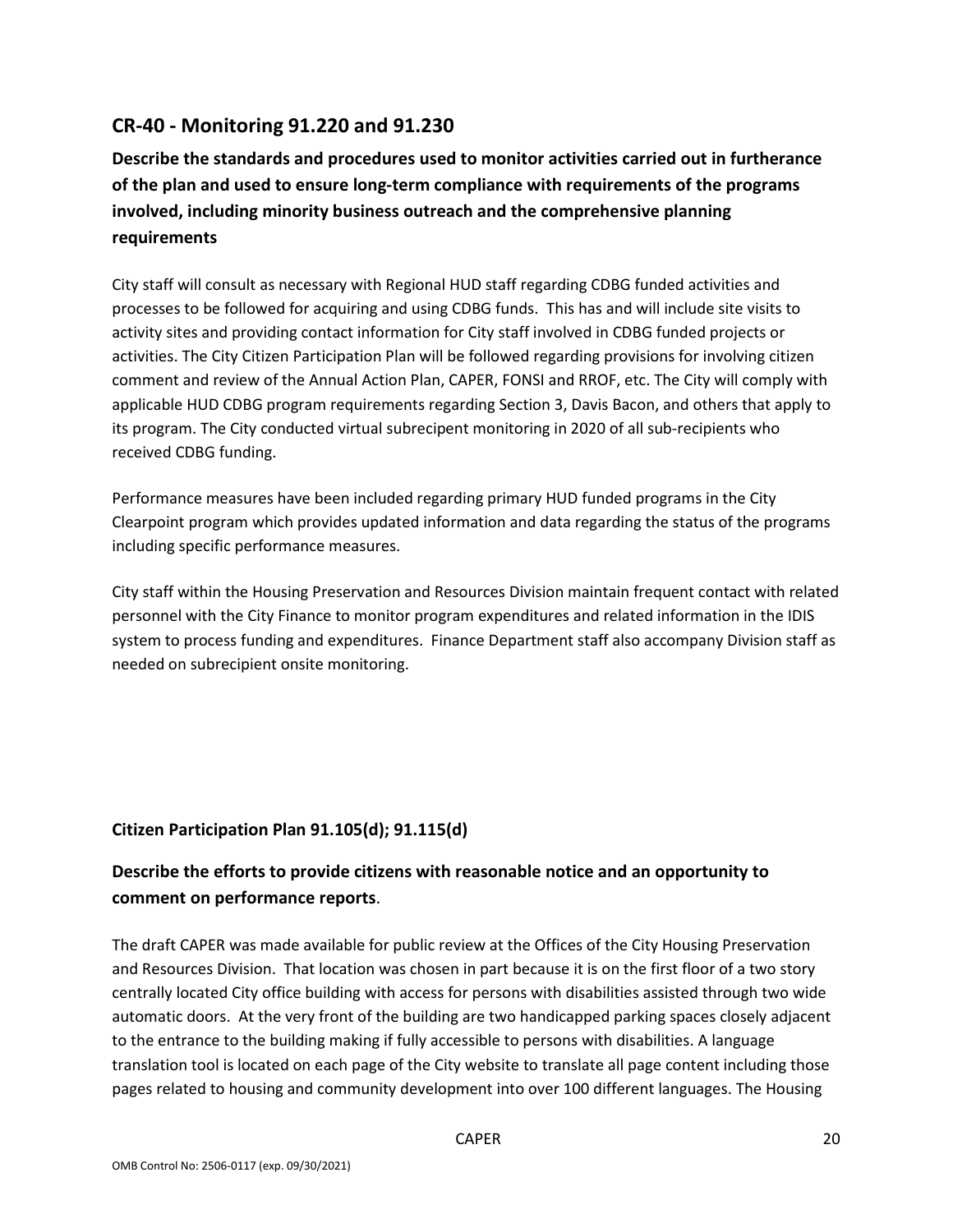Preservations and Resources Division and Arvada Housing Authority has contact numbers at 720-898- 7494 or TDD 303-424-9379.Ask Arvada - Located on every page of the City website is a function called Ask Arvada. It provides access to City Hall, 24-hours a day, 7 days a week, from the comfort of your own home.

The Offices of the Housing Preservation and Resources Division also have access to an extensive variety of city personnel who can provide translation services for those requiring assistance in reviewing the CAPER during the public comment period. The Housing Preservation and Resources Division and Housing Authority have a translated written posted notice of the right to receive free oral interpretation for the primary programs utilizing program Federal funding made available for this purpose. The Arvada Housing Preservation and Resources Division and Housing Authority prepared and now can utilize as needed an "American Sign Language Fingerspelling Alphabet" at the Front Counter for use as needed. The Arvada Housing Preservation and Resources Division and Housing Authority prepared and now provide "I Speak" cards in Spanish. In addition the Housing Preservation and Resources Division and Housing Authority will consider making "I Speak" cards available in significant languages used by LEP persons encountered in its service area.

## **CR-45 - CDBG 91.520(c)**

**Specify the nature of, and reasons for, any changes in the jurisdiction's program objectives and indications of how the jurisdiction would change its programs as a result of its experiences.**

No substantial changes in the jurisdiction's program objectives.

### **Does this Jurisdiction have any open Brownfields Economic Development Initiative (BEDI) grants?**

No

**[BEDI grantees] Describe accomplishments and program outcomes during the last year.**